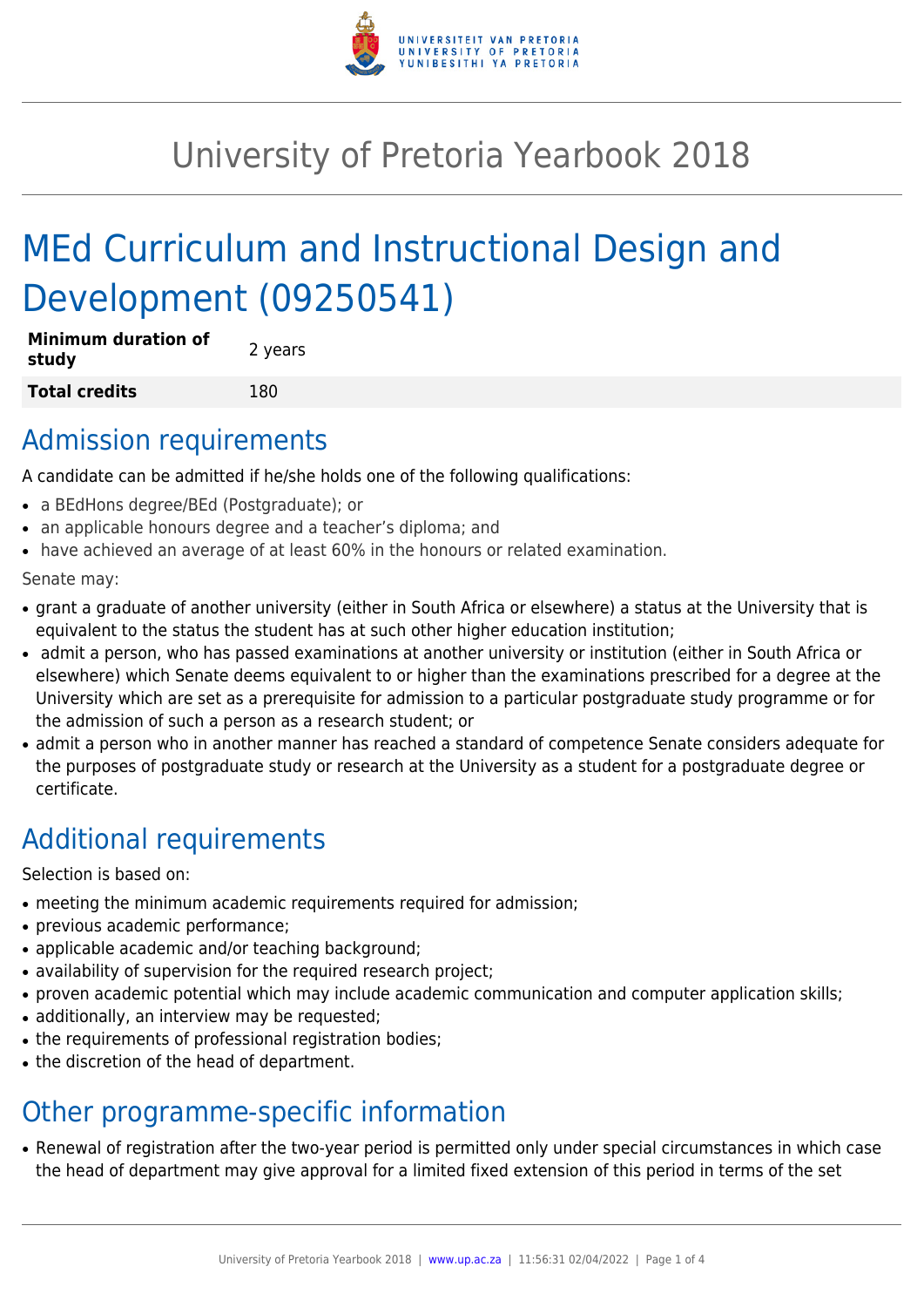

procedures.

- Students will be granted two opportunities to pass NMQ 800. Unsuccessful candidates will not be allowed to continue with the programme.
- This requirement applies to both the full research as well as the coursework master's degrees.

## Research information

All master's students must submit a dissertation or a mini-dissertation and must pass Research Proposal (NMQ 800). For the MEd research degree programmes, a dissertation on a topic approved by the Dean on the recommendation of the Head of department must be submitted, following the approval of a complete research proposal. A literature study is not acceptable.

- One publishable article based on the research that the student conducted for the dissertation or the minidissertation and approved by the supervisor, must be submitted. The article must be submitted at the offices of Student Administration before 15 February for the Autumn graduation ceremonies and before 15 July for the Spring graduation ceremonies.
- In addition to the copies referred to above, each successful student must submit a bound paper copy as well as two electronic copies of the approved mini-dissertation/dissertation to the Head: Student Administration in the format specified by the faculty and in accordance with the minimum standards set by the Department of Library Services
- (see http://upetd.up.ac.za/authors/ publish/ standards.htm#specs), before 15 February for the Autumn graduation ceremonies and before 15 July for the Spring graduation ceremonies. Failure to meet these deadlines will result in the degree being awarded during a subsequent series of graduation ceremonies.
- All students have to submit a research proposal during the first year of registration and defend it successfully before a panel of examiners appointed by the Dean, in collaboration with the Head of department, Supervisor and Research Coordinator, before they can start with the research.
- Students have to apply for ethical clearance to the Head of department and Ethics Committee and only commence with field work once the application for ethical clearance has been approved by the Ethics Committee.
- Students have to present a progress report on the research to the Supervisor annually. Continued reregistration depends on satisfactory annual progress.
- All students have to attend the research capacity building sessions on quantitative and qualitative research at master's level.

## Pass with distinction

The MEd degree is conferred with distinction on a student who obtains at least 75% in the dissertation.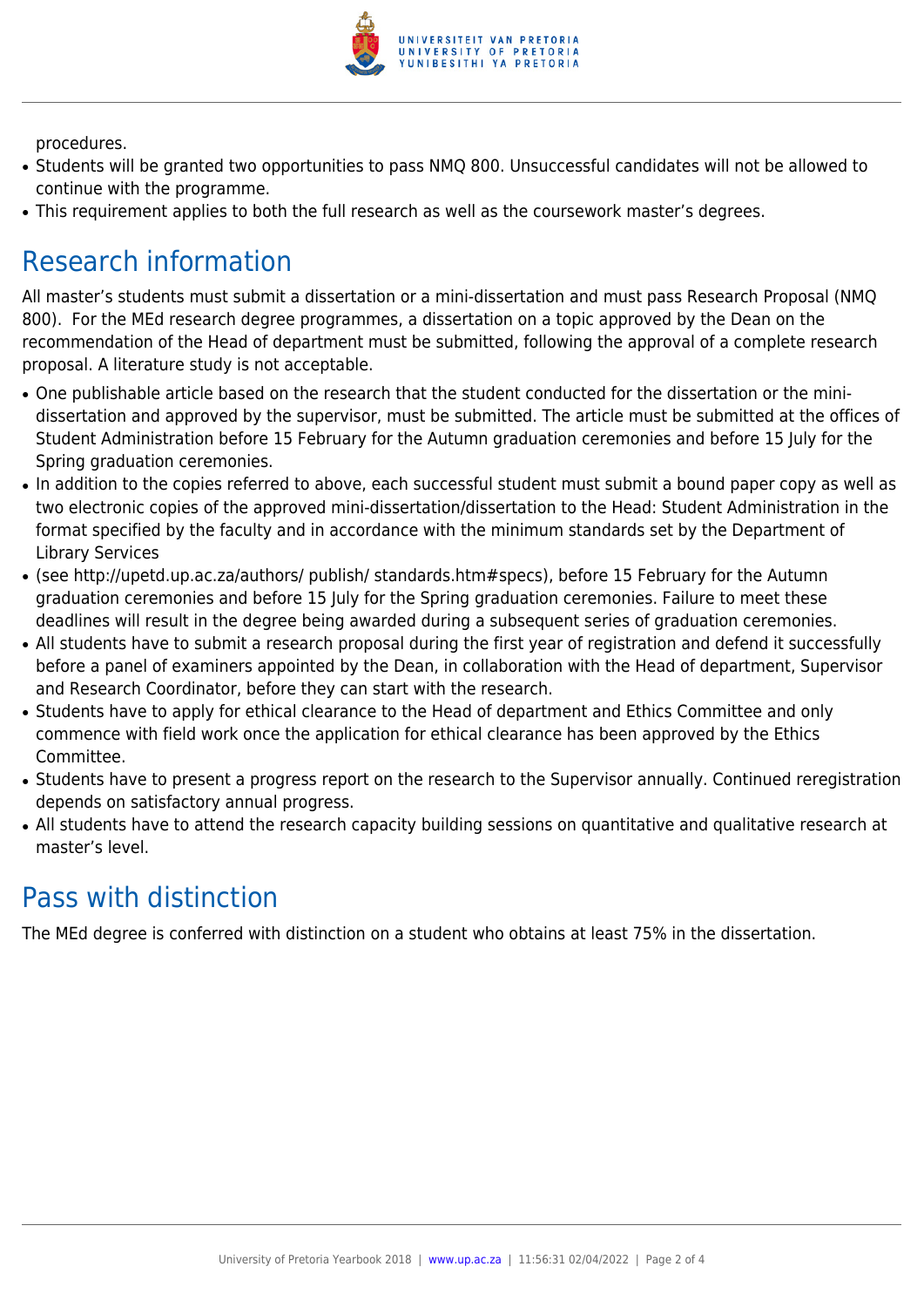

### Curriculum: Year 1

#### **Minimum credits: 180**

NMQ 801 (Research proposal) and CDV 890 (Dissertation) should be selected in the 1st year. When NMQ 801 (Research proposal) has been passed in the 1st year, only Dissertation should be selected again in the final year. Students will be granted two opportunities to pass NMQ 801 (Research proposal).

### **Fundamental modules**

#### **Research proposal 801 (NMQ 801)**

| <b>Module credits</b>         | 0.00                                        |
|-------------------------------|---------------------------------------------|
| Language of tuition           | Afrikaans and English are used in one class |
| <b>Department</b>             | <b>Education Deans Office</b>               |
| <b>Period of presentation</b> | Year                                        |

#### **Module content**

Development of a research proposal. Research methodology. Overview and principles of quantitative and qualitative research methodology. Data collection methods, data analysis methods, paradigm analysis and theoretical frameworks for educational studies. Global theoretical perspectives in education.

### **Core modules**

#### **Dissertation: Curriculum and instructional design and development 890 (CDV 890)**

| <b>Module credits</b>         | 180.00                                     |
|-------------------------------|--------------------------------------------|
| <b>Prerequisites</b>          | No prerequisites.                          |
| Language of tuition           | Separate classes for Afrikaans and English |
| <b>Department</b>             | Humanities Education                       |
| <b>Period of presentation</b> | Year                                       |